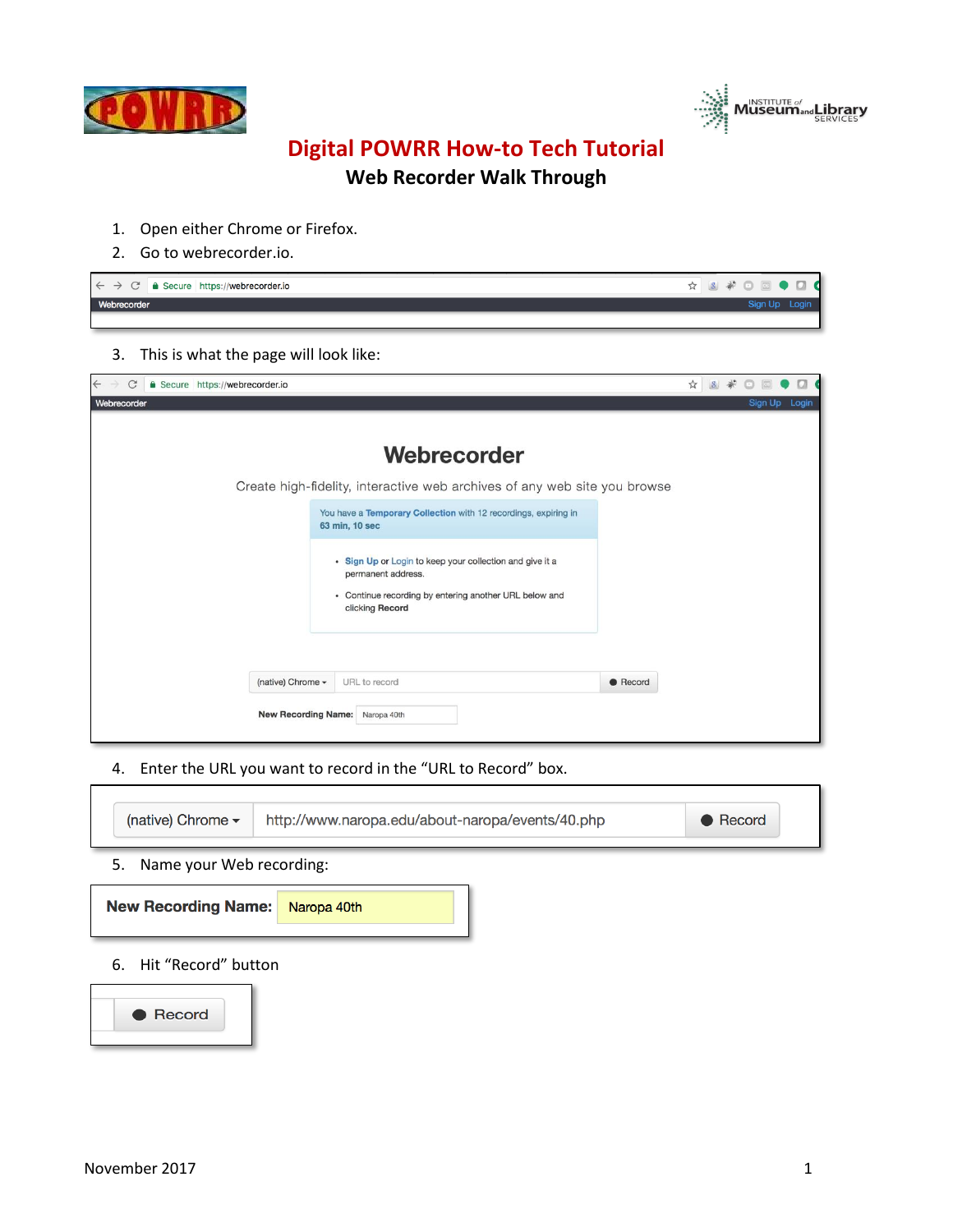## 7. This is what you will see:

| C<br>c<br>$\leftarrow$<br>A Secure https://webrecorder.io/temp-VJ4DNNOV/temp/naropa-40th-12/record/http://www.naropa.edu/about-naropa/events/ ☆<br> 8 |                          |                         |                                |                               |                  |
|-------------------------------------------------------------------------------------------------------------------------------------------------------|--------------------------|-------------------------|--------------------------------|-------------------------------|------------------|
| Temporary Collection / Naropa 40th 12<br>Webrecorder                                                                                                  |                          |                         |                                |                               | Sign Up<br>Logir |
| • Recording<br>(native) Current -<br>$(1.18 \text{ MB})$<br>http://www.naropa.edu/about-naropa/events/40.php                                          |                          |                         |                                |                               | 棄                |
| Autoscroll                                                                                                                                            |                          |                         |                                |                               | $\leq$ Share     |
|                                                                                                                                                       |                          | <b>CURRENT STUDENTS</b> | <b>ALUMNI</b><br><b>EVENTS</b> | <b>CONTACT</b><br><b>GIVE</b> | <b>SEARCH</b>    |
| <b>Naropa</b>                                                                                                                                         | The Naropa<br>Experience | Academics               | About<br>Naropa                | Admissions                    | Apply            |
| Home > About Naropa > Events > Naropa Celebrates 40 Years                                                                                             |                          |                         |                                |                               |                  |
|                                                                                                                                                       |                          |                         |                                |                               |                  |
| <b>Events Home</b>                                                                                                                                    |                          |                         | <b>Diversity Events</b>        |                               |                  |
| <b>40th Anniversary</b>                                                                                                                               |                          |                         | <b>Office of Events</b>        |                               |                  |
| <b>Annual Lectures</b>                                                                                                                                |                          |                         | <b>Past Events</b>             |                               |                  |
| <b>Art Exhibitions</b>                                                                                                                                |                          |                         | <b>Upcoming Events</b>         |                               |                  |
| <b>Celebrations</b>                                                                                                                                   |                          |                         |                                |                               |                  |
| https://wbrc.io/temp-VJ4DNNOV/temp/naropa-40th-12/record/mp_/http:/                                                                                   |                          |                         |                                |                               |                  |

- 8. Scroll around the page, mouse-over menus to activate animation, click play on any media. Anything you do is being recorded by Webrecorder.
- 9. When you are satisfied with what you have captured, click on "Temporary Collection" in the upper left side.

Webrecorder / Temporary Collection / Naropa 40th

10. If you want to add another website to this recording, click "New Recording"



11. Enter a new URL & name it if you'd like.

| Webrecorder / Temporary Collection / Create a new recording |                                      | Logir<br>Siar<br>Jn |
|-------------------------------------------------------------|--------------------------------------|---------------------|
| (native) Chrome -                                           |                                      | Start               |
| <b>Create New Recording</b><br>Naropa 40th                  |                                      |                     |
|                                                             |                                      |                     |
|                                                             | A<br>Create a new recording          |                     |
|                                                             |                                      |                     |
|                                                             | Ready to add a new recording to your |                     |
|                                                             | collection Temporary Collection      |                     |
|                                                             |                                      |                     |

12. Repeat until you've recorded all the URLs in your collection.